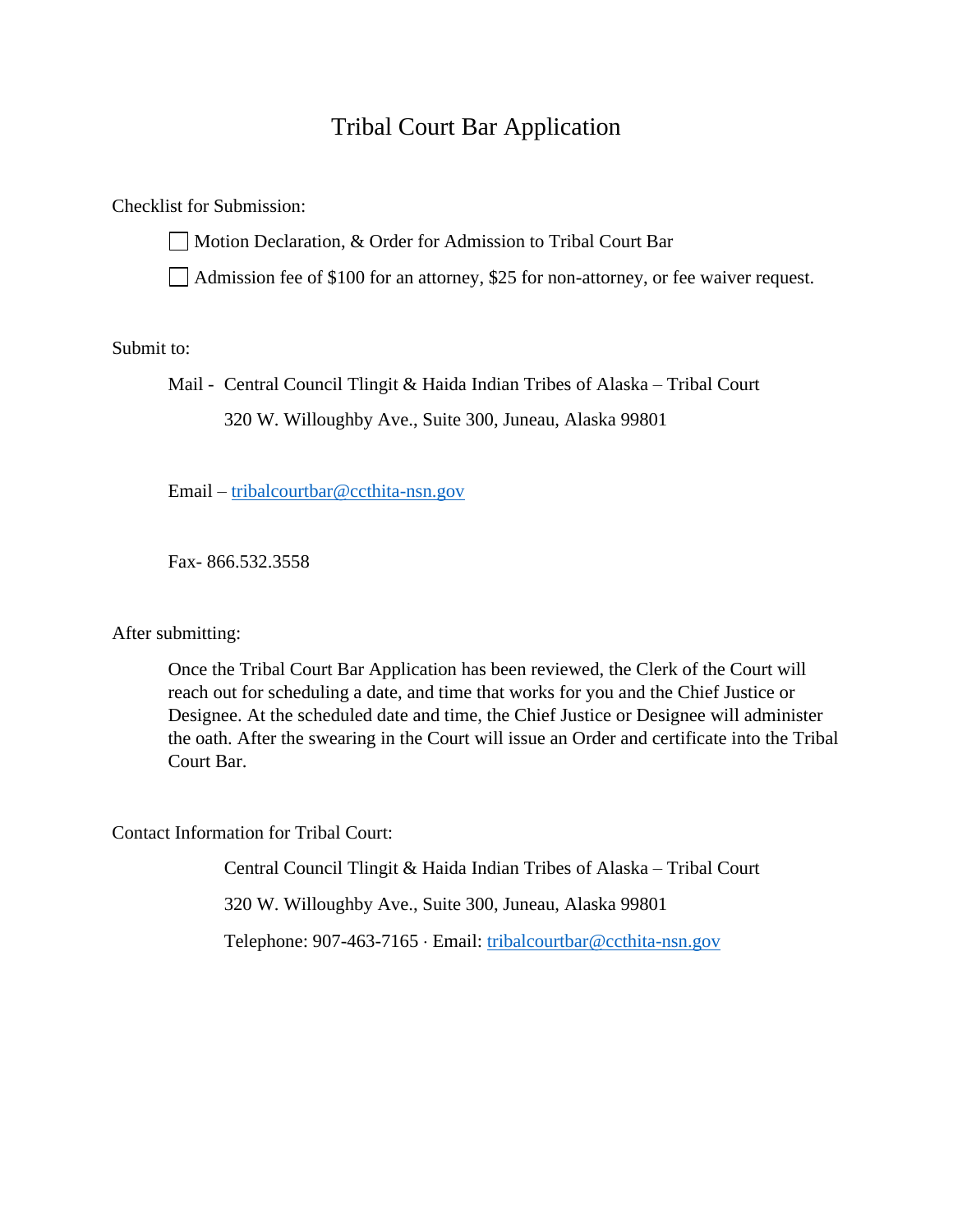# **In the Central Council Tlingit and Haida Indian Tribes of Alaska Tribal Court Juneau, Alaska**

**IN RE THE PETITION OF:**

**\_\_\_\_\_\_\_\_\_\_\_\_\_\_\_\_\_\_\_\_\_\_\_\_\_ (name)**

### **MOTION & DECLARATION FOR ADMISSION TO TRIBAL COURT BAR**

#### **FOR ADMISSION TO TRIBAL COURT BAR**

**Tribal Bar No.: \_\_\_\_\_\_\_\_\_\_\_\_**

## **MOTION**

I, \_\_\_\_\_\_\_\_\_\_\_\_\_\_\_\_\_\_\_ moves this Court for an Order granting him/her membership in the Tribal Court Bar of the Tlingit & Haida Tribal Court.

This Motion is brought pursuant to the requirements of Sec. 06.01.012 and is supported by the Declaration attached hereto.

Dated this  $\_\_\_\_\_\_\$  day of  $\_\_\_\_\_\_\_\_\_\_\_\_\_\.\_$ 

\_\_\_\_\_\_\_\_\_\_\_\_\_\_\_\_\_\_\_\_\_\_\_\_\_\_\_\_\_\_\_\_\_\_\_\_ Signature

Juneau, Alaska 99801 Phone: 907-463-7165 Fax: 866.523.3558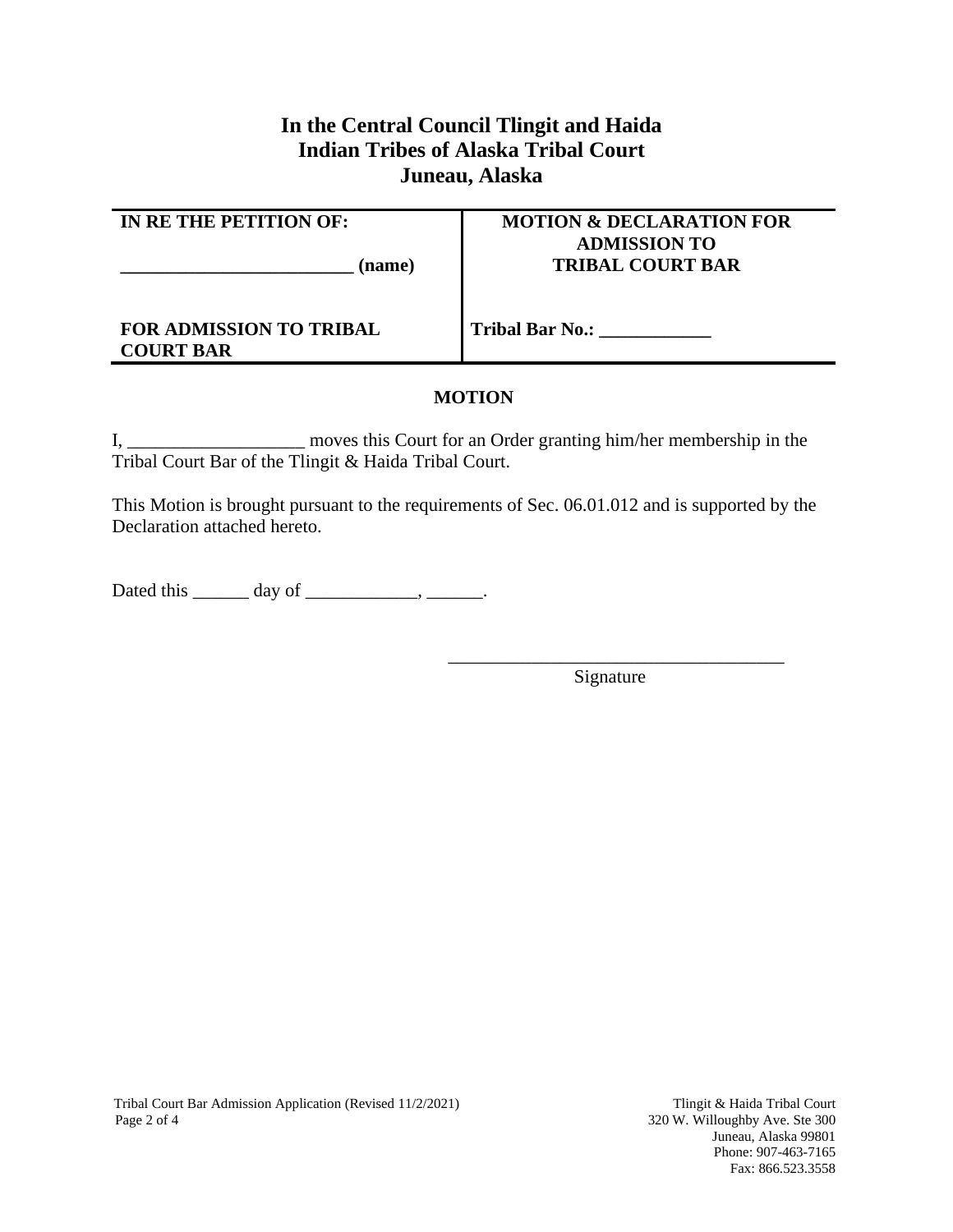### **DECLARATION IN SUPPORT OF MOTION**

I declare under penalty of perjury under the laws of the Tribe and the State of Alaska as follows:

- 1. I request admission for Membership in Tribal Court Bar of Tlingit & Haida Tribal Court, pursuant to Sec. 06.01.012.
- 2. I meet the qualifications listed in Sec. 06.01.012 as follows (check all that apply):

I I am in good standing in the bar of another tribe, state or territory of the United States or the District Columbia. No.:

(Attached is a copy of a letter stating I am in good standing with the above bar)

I am a lay advocate.

I am of good moral character.

I demonstrate to the Court a thorough knowledge of this code, the rules of the Tlingit & Haida Tribal Court, federal laws and regulations applicable to Tlingit & Haida, and knowledge of the culture and traditions of the Tlingit & Haida People.

I am eighteen (18) years of age or older.

 $\Box$  I have never been convicted of a felony in the past year.

I have never been convicted of a misdemeanor in the past year.

**NOTE:** If you did not check any of the boxes above and still wish to be considered for admission to the Tlingit & Haida Tribal Court Bar, please briefly explain on a separate attached paper.

3. If this application is approved:

 $\Box$  I agree to pay the annual admission fee of \$100 as an attorney.

I agree to pay the annual admission fee of \$25 as a non-attorney.

I request an admission fee waiver for the following reason(s) (check all that apply):

I am a staff attorney, legal representative, or lay advocate for Tlingit  $\&$  Haida or another Tribal Court and am appearing on behalf of a member of the Tribe;

I intend to appear in Tribal Court for one client or case only in the current calendar year;